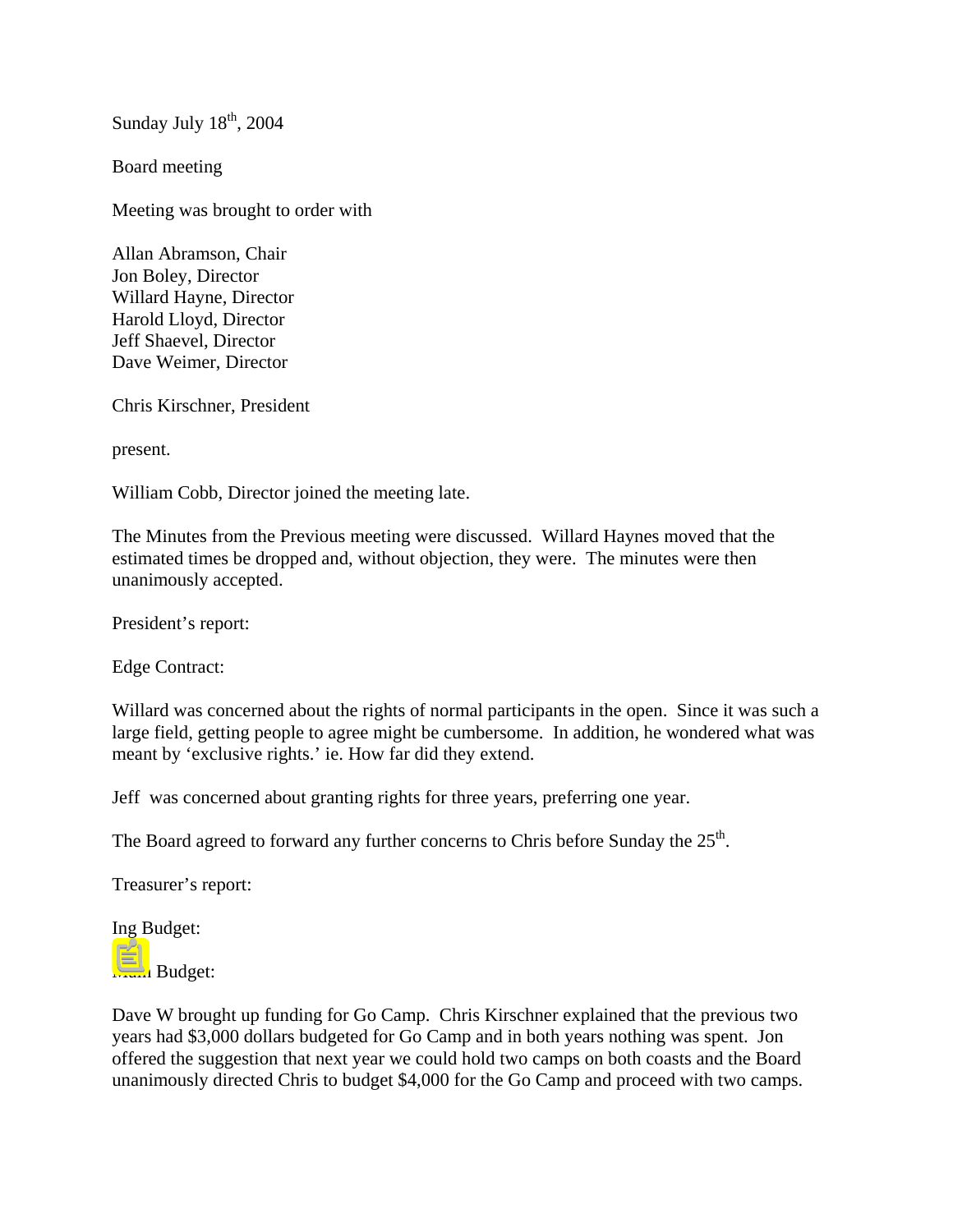Brief discussion ensued on IGF support. It was noted that the Board had already supported increased presence in the IGF.

D&O Insurance and Liability insurance. With the growth of events held by the AGA, it was suggested that the President look into the possibility of the AGA carrying its own liability insurance. D&O insurance was also briefly discussed, and will be revisited by the new Board (low priority item).

Cotsen: Chris Kirschner reported that Ben felt that the accounting for the Cotsen could be done like the Oza and support could go ahead.

Chris also reported that Ben was going to look into the ramifications of moving money into laddered CD's.

Fund-raising Committee: Terry Benson, David Bogie and David Dinhoffer have all expressed interest in being on the Fund-raising committee. A meeting will be held at the Go Congress.

The President's report was accepted by the board.

Board Report:

If possible the Board report is to be included with the annual report. Hopefully, this can become an annual occurrence.

Board Agenda for the Congress needs to be done by Tuesday. Items for the meeting include installation of new board members and vote for a chairman.

Membership growth: Tabled for discussion at the next Board meeting.

Personnel: The Board selected Mike Lash as AGA President, for a term of two years, beginning August 7, 2004.

Discussion item: William Cobb's report on regular reporting.

David Weimer's Motion: Bill's report be forwarded to the President with the Board's expressed intention that reporting be regular and that the President should propose a plan for more frequent reporting.

William Cobb seconded.

Passed unanimously.

Discussion Item: Roles of the Board and President.

Tabled